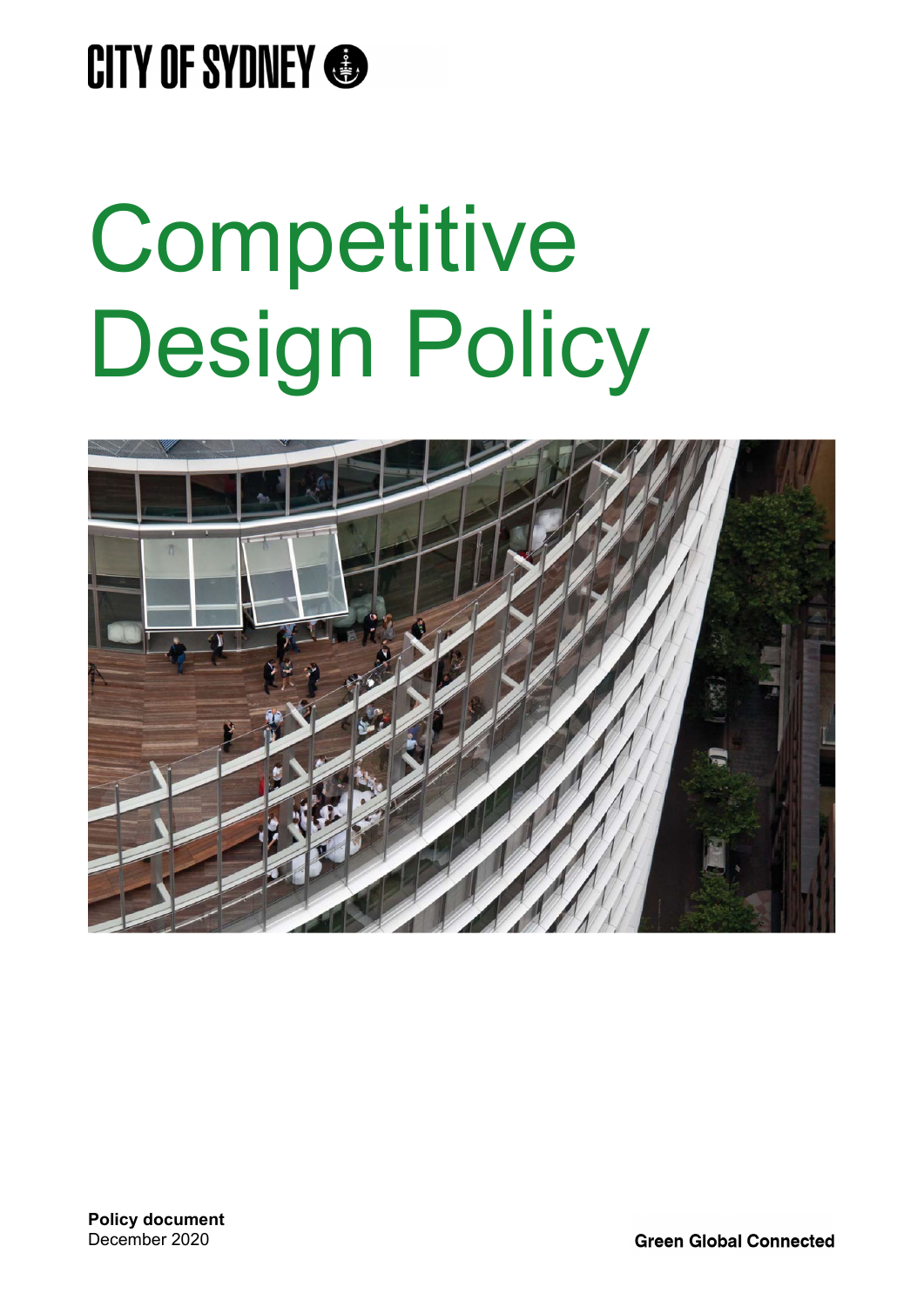## **Contents**

| <b>Purpose of this Policy</b> | 3 |
|-------------------------------|---|
| <b>Objectives</b>             |   |
| <b>Provisions</b>             | 5 |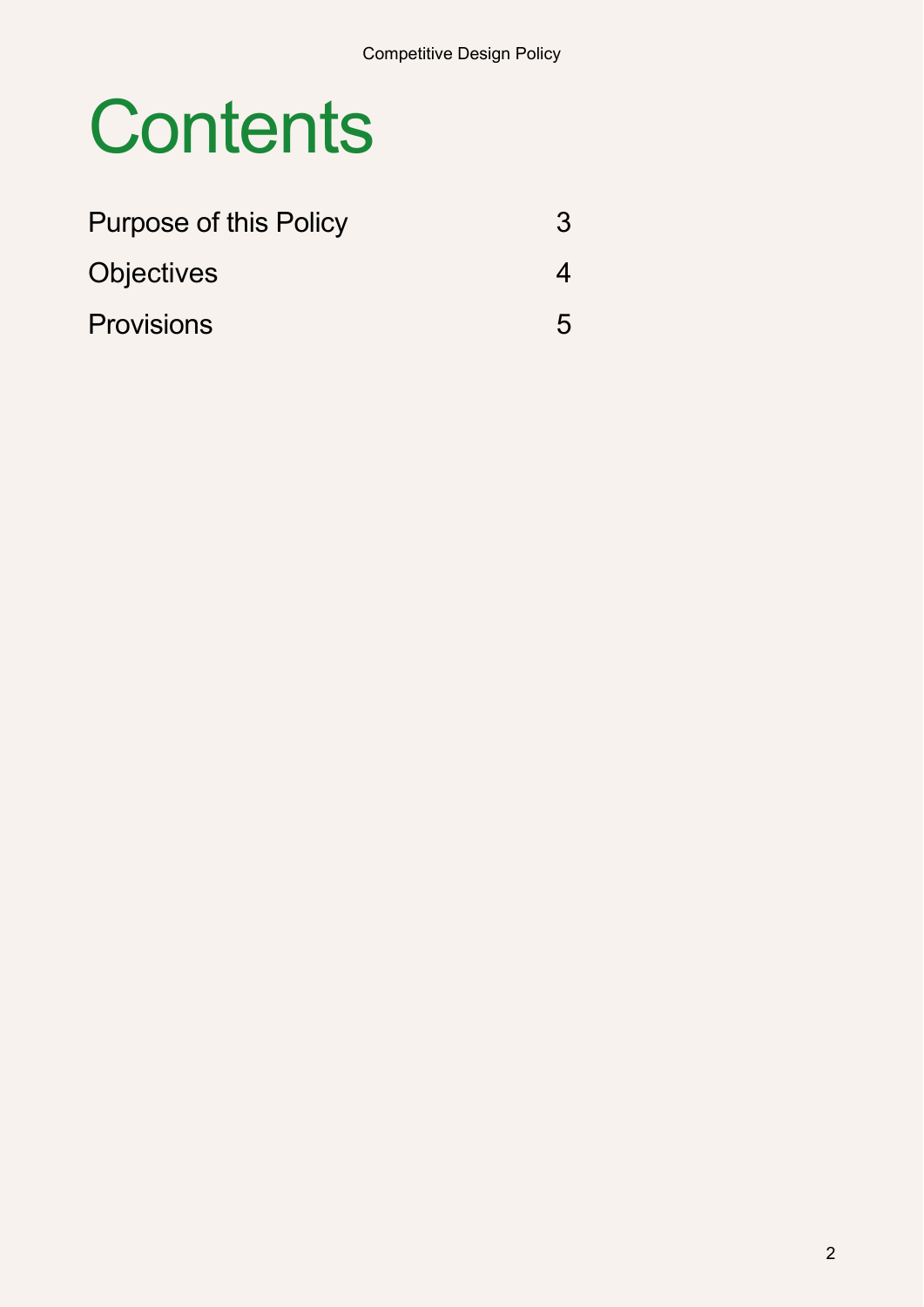# Purpose of this Policy

- 1. The City of Sydney Competitive Design Policy, adopted by the Council on 14 December 2020, establishes the processes an applicant is required to undertake to demonstrate that a proposed development is the result of a competitive design process.
- 2. Clause 6.21D(1) of the Sydney Local Environmental Plan 2012 specifies the types of development that are required to undertake a competitive design process.
- 3. Clause 6.21D(1) of the Sydney Local Environmental Plan 2012 states that consent must not be granted to those types of development specified unless the proposed development is the result of a 'competitive design process'.
- 4. Competitive design process means either:
	- a. An architectural design competition; or
	- b. The preparation of design alternatives on a competitive basis;
- 5. A competitive design process must be undertaken in accordance with an approved Design Excellence Strategy.
- 6. Clause 6.21D(3) of the Sydney Local Environmental Plan 2012 allows the consent authority to consider granting an additional amount of height or floor space of up to 10% of the maximum permissible to a development that is the result of a competitive design process.
- 7. If the development is located within Central Sydney, and is the result of an architectural design competition, it is eligible to receive a discount on the amount of Heritage Floor Space that is required to be allocated in accordance with Clause 6.11(2) of the Sydney Local Environmental Plan 2012 up to a maximum of 1,000sqm.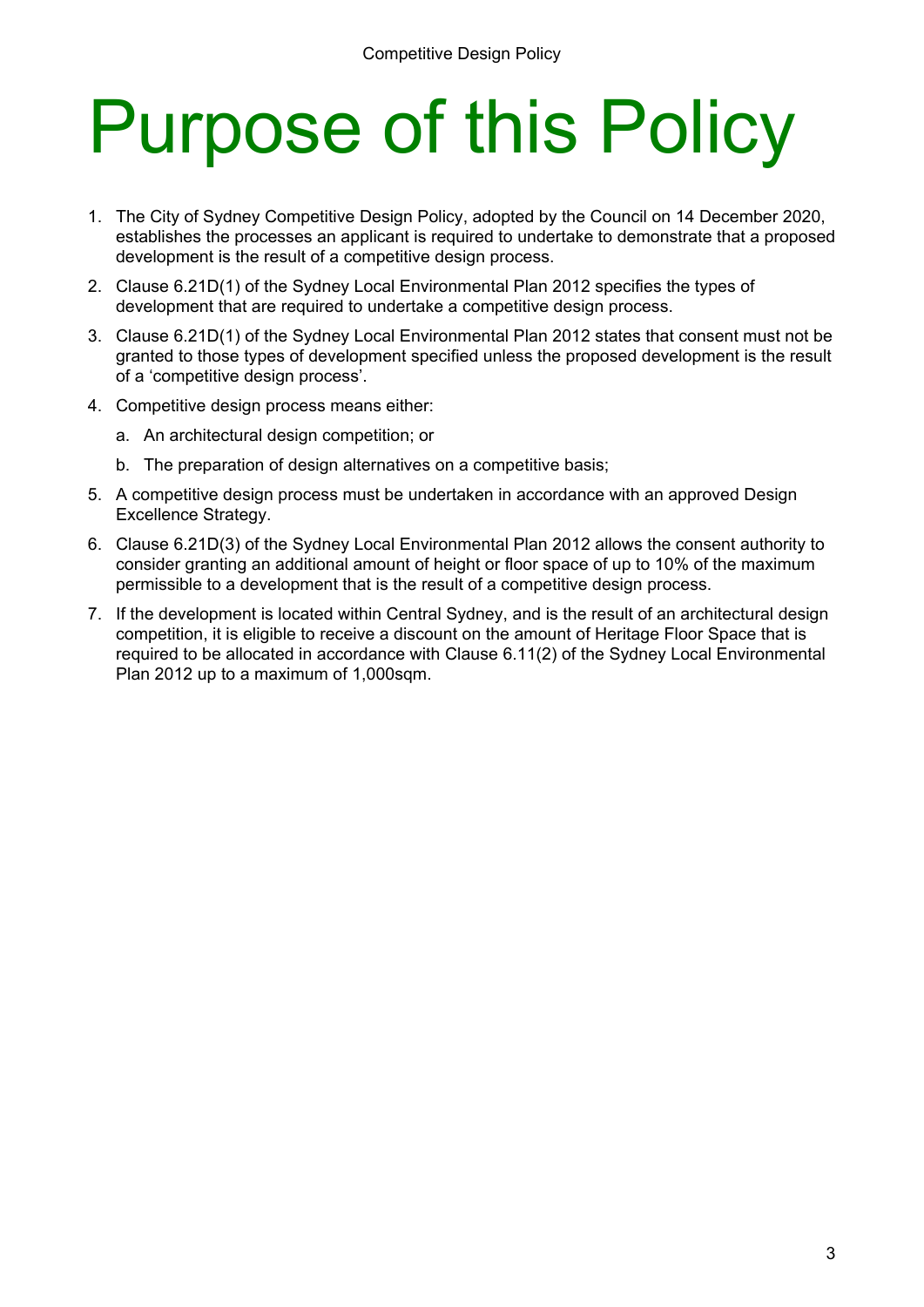# **Objectives**

- a. Establish the steps an applicant is required to undertake to demonstrate that a proposed development is the result of a competitive design process
- b. Clarify the timing of a competitive design process in a staged Development Application process
- c. Ensure that the competitive design process works within the framework of an approved Design Excellence Strategy
- d. Establish a competitive design process brief that ensures:
	- i. the Consent Authority's design excellence requirements are balanced with the developer's objectives; and
	- ii. procedural fairness for competitors.
- e. Set out the different requirements for architectural design competitions and competitive design alternatives processes
- f. Detail the approach for assessment, decision-making and dispute resolution within the competitive design process
- g. Ensure that design excellence integrity is continued into detailed development proposals
- h. Clarify that the rationale for granting up to 10% additional floor space or building height under Clause 6.21D(3) of the Sydney Local Environmental Plan 2012 is to cover the cost of the competitive design process.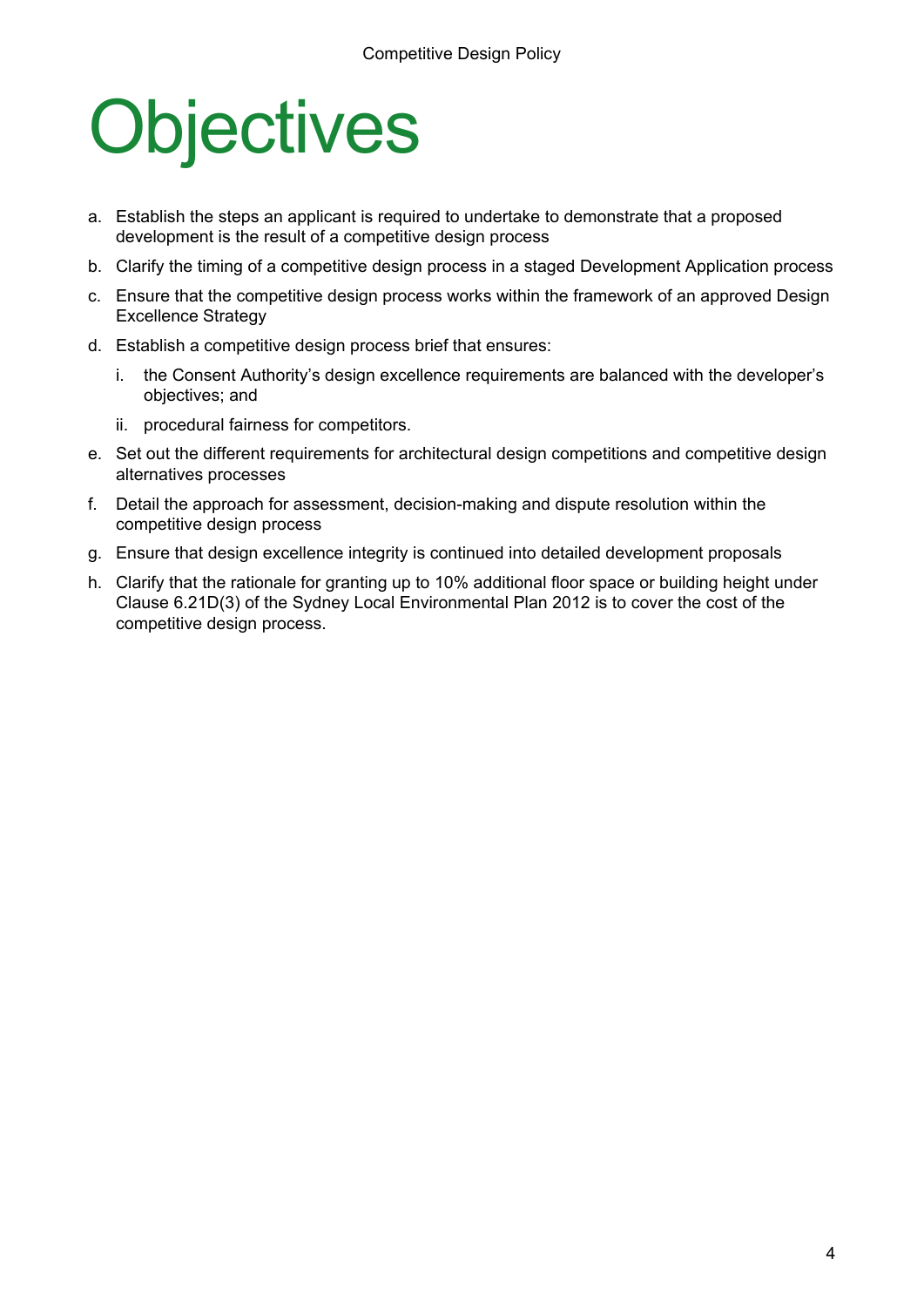### Provisions

#### 1.1. Demonstrating a competitive design process

- 1. An applicant can demonstrate that a competitive design process required by the Sydney Local Environmental Plan 2012 has been achieved by undertaking an architectural design competition or the preparation of design alternatives on a competitive basis.
- 2. The competitive design process is to be undertaken prior to the detailed development application stage (Stage 2 Development Application).

#### 1.2. Design excellence strategy

- 1. The competitive design process is to be undertaken in accordance with a Design Excellence Strategy approved by the Consent Authority as part of an associated site-specific DCP or concepts stage development application (Stage 1 development application).
- 2. The Design Excellence Strategy is to define:
	- a. The location and extent of each competitive design process;
	- b. The type of competitive design process(es) to be undertaken:
		- i. an architectural design competition, open or invited; or
		- ii. the preparation of design alternatives on a competitive basis.
	- c. The number of designers involved in the process(es);
	- d. How architectural design variety is to be achieved across large sites;
	- e. Options for distributing any additional floor space area or building height which may be granted by the consent authority for demonstrating design excellence through a competitive design process.

#### 2.1. Three types of competitive design process

- 1. A developer can undertake:
	- a. an 'open' architectural design competition; or
	- b. an 'invited' architectural design competition.
	- c. an 'invited' competitive design alternatives process.
- 2. In an 'open' competition, the developer is to publicly notify the architectural design competition and call for expressions of interest. All respondents are then supplied with the competitive design process brief and invited to participate.
- 3. The call for expressions of interest for an 'open' competition is to state:
	- a. the form and purpose of the competition;
	- b. any prizes to be awarded; and
	- c. the minimum submission requirements.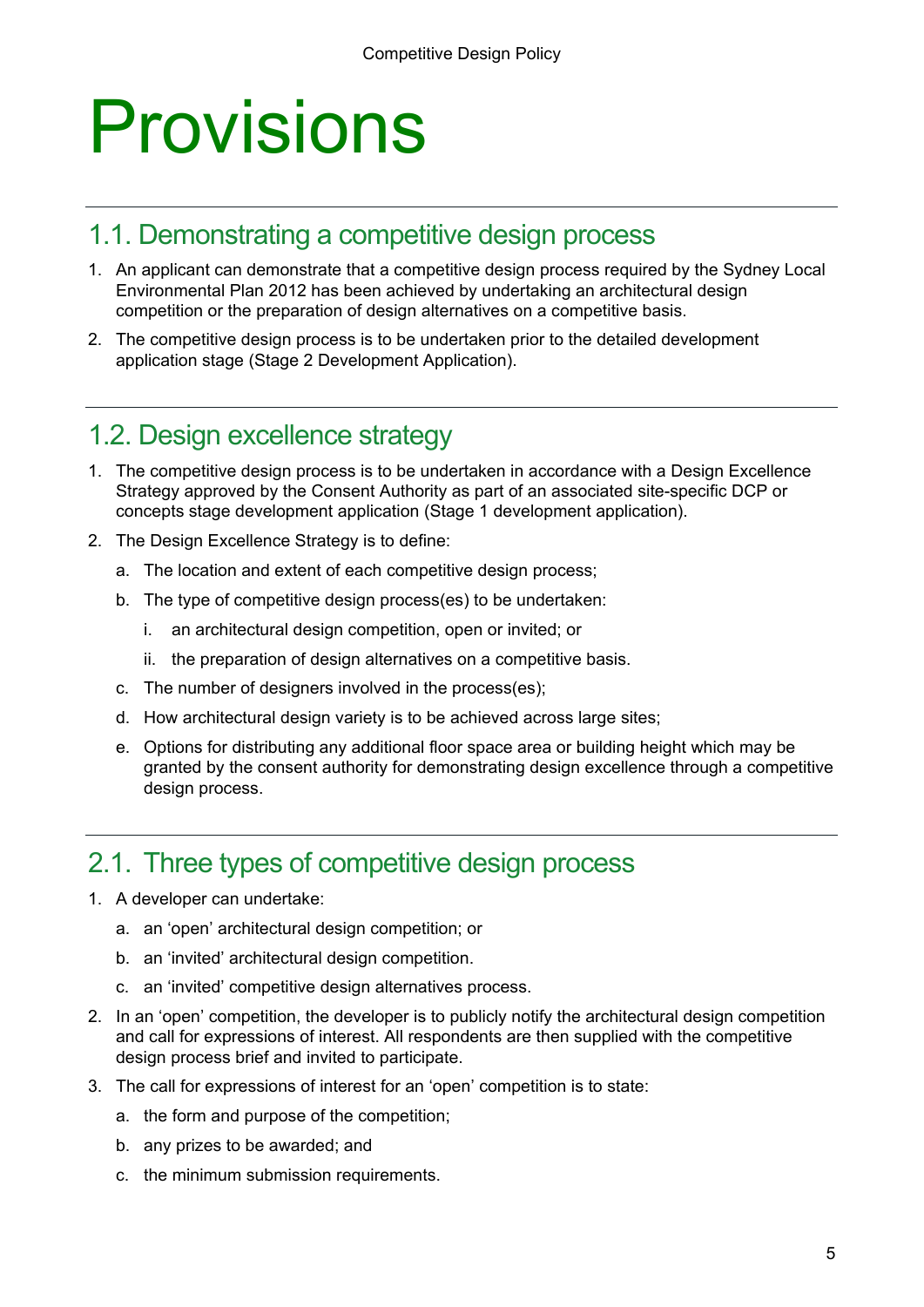- 4. In an 'invited' architectural design competition, the developer invites a minimum of five (5) competitors to participate in the competition and supplies each with the competitive design process brief.
- 5. In an 'invited' competitive design alternatives process the developer invites a minimum of three (3) competitors to participate in the process and supplies each with the competitive design process brief.
- 6. Each competitor in a competitive process must be a person, corporation or firm registered as an architect in accordance with the *NSW Architects Act 2003* or, in the case of interstate or overseas competitors, eligible for registration with their equivalent association.
- 7. The competitive design process must allow the competitors at least 28 days to complete their designs.

### 2.2. Documentation requirements and costs

- 1. To ensure probity, the applicant is to ensure that the documentation of the process is sufficient to enable an audit to be carried out by an independent person or body such as the Australian Institute of Architects if required by the consent authority.
- 2. The architectural design competition or competitive design alternative process is to be paid for by the developer. In the event of an architectural design competition, the Consent Authority will convene the competition jury, including the provision of administrative and secretarial services for the recording of the jury proceedings and preparation of the Design Competition Report.

#### 2.3. The competitive process brief

- 1. All details about the conduct of the competitive process brief are to be contained within the competitive design process brief and no other document.
- 2. The competitive design process brief is to be reviewed and endorsed by the consent authority prior to its distribution to competition entrants.
- 3. The competitive process brief is to be in accordance with the Council's Model Competitive Design Process Brief.
- 4. The competitive design process brief is to include a disclaimer stating that the jury's or developer's decision will not fetter the discretion of the Consent Authority since the Consent Authority will not form part of the judging process.
- 5. If the proposed competitive design processes brief is not approved by the consent authority, the consent authority is to give its reasons within 14 days of the lodgement of the brief.
- 6. The competitive design process brief must clearly set out the fees and/or prizes offered to participants in the competition.

Note: Council's Model Competitive Design Process Brief was prepared by Council in consultation with the Australian Institute of Architects. It aims to ensure procedural fairness for competitors. Proposed variations of the Model Competitive Design Processes Brief must be reviewed and endorsed by the consent authority.

#### 3.1. Architectural Design Competitions (Open and Invited)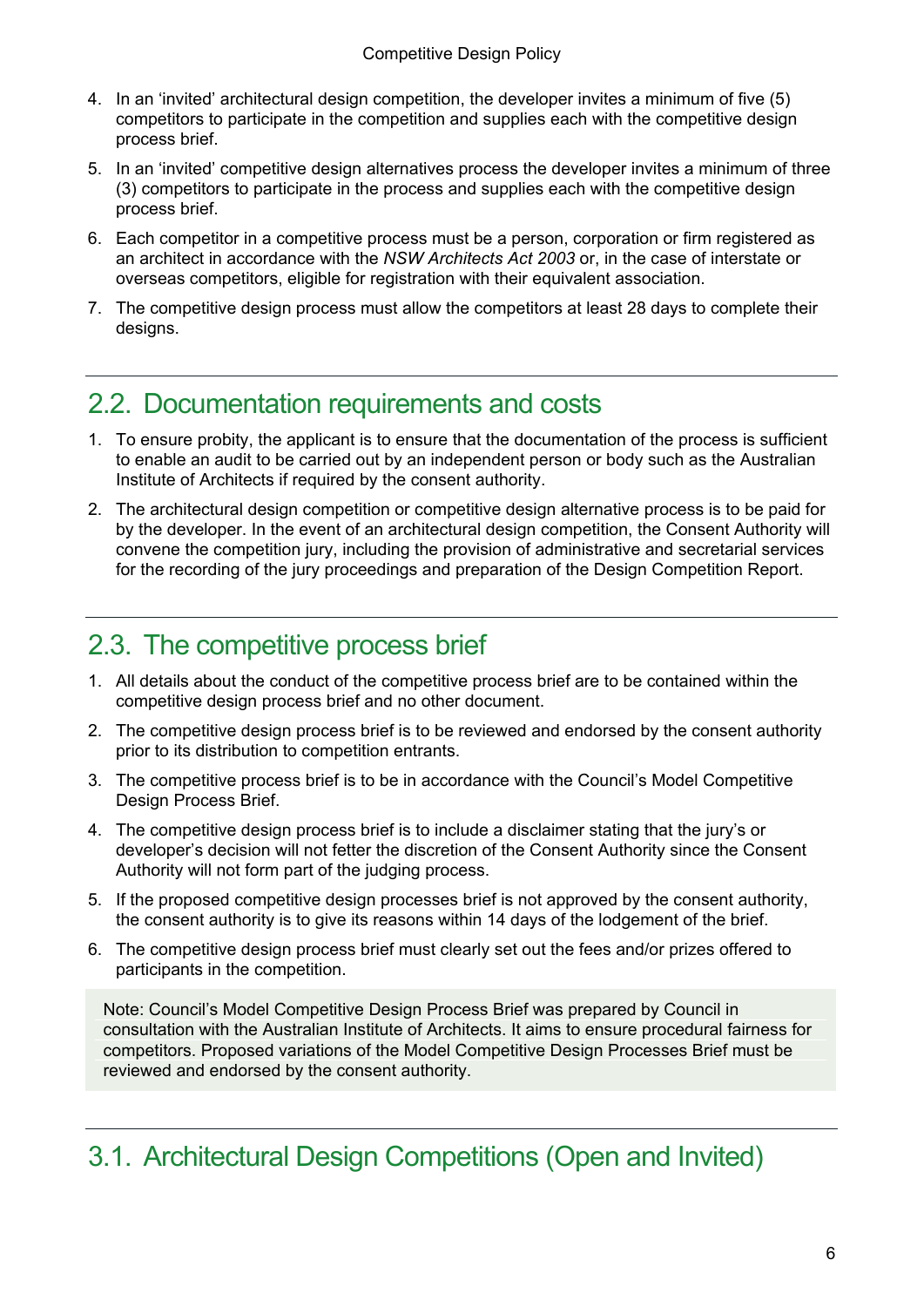### 3.2. Judging the competition entries – jury establishment

- 1. The jury is to comprise a minimum of four (4) members and a maximum of six (6) members.
- 2. The jury is to comprise of:
	- a. half the members nominated by the consent authority, who have no pecuniary interests in the development proposal or involvement in approval processes; and
	- b. half the members nominated by the developer.
- 3. Jury members are to:
	- a. represent the public interest;
	- b. be appropriate to the type of development proposed;
	- c. include only persons who have expertise and experience in the design and construction professions and industry; and
	- d. include a majority of registered architects with urban design expertise.

Note: More detail regarding the jury obligations is contained in the Model Competitive Design Process Brief.

#### 3.3. Heritage-related applications

1. If the proposed development includes a building listed in Schedule 5 of Sydney Local Environmental Plan 2012 or where a site is located within a conservation area, or in the vicinity of a heritage item, then at least one member of the jury is to be an appropriately qualified heritage consultant.

#### 3.4. Assessment and decision

- 1. A minimum of five (5) competitive submissions must be considered.
- 2. At least a week prior to the convened jury meeting a copy of the submissions will be distributed to the jury members and a site inspection will be carried out for them.
- 3. The competitors must present their entry to the jury in person. The presentation must be no longer than 30 minutes followed by questions from the jury.
- 4. Each competitor's submission may be graded (i.e. 1st, 2nd, 3rd, etc) by the jury according to the assessment criteria.
- 5. The jury's decision will be via a majority vote. Unanimous agreement is not required.
- 6. The decision of the jury will not fetter the discretion of the consent authority in its determination of any subsequent development application associated with the development site that is the subject of the competition.
- 7. In the event that a winner is not selected, the jury may recommend that further refinements be made to one or more of the submissions. For these submissions they will list the design issues for the first and second ranked scheme and request they redesign their entry and represent the entry within 21 days of the initial presentation. Upon completion of the second presentation to the jury, the jury will rank the competition submissions (first and second).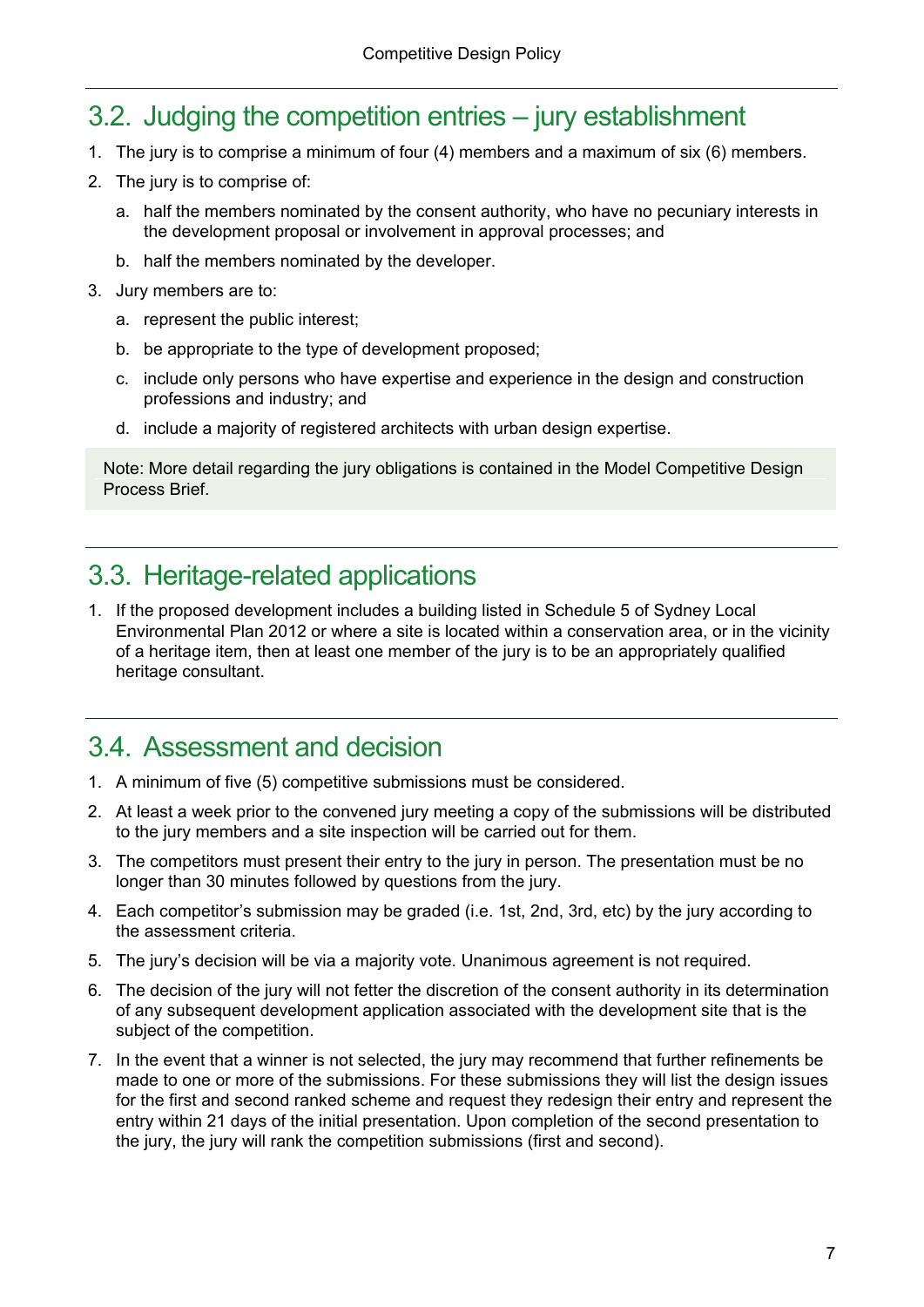8. The jury may decline to declare a winner of the architectural design competition if none of the entries exhibit design excellence. If the jury declines to declare a winner, the jury may recommend that none of the entries exhibit design excellence and accordingly end the process.

#### 3.5. Architectural Design Competition Report

- 1. Following its determination, the jury is required to prepare a report (to be referred to as the Architectural Design Competition Report) detailing:
	- a. the competition process and incorporating a copy of the competition brief;
	- b. the jury's assessment of the design merits of each of the entries;
	- c. the rationale for the choice of preferred design which must clearly demonstrate how it best exhibits design excellence in accordance with the provisions of Clause 6.21C(2) of the *Sydney Local Environmental Plan 2012* and the approved Design Excellence Strategy; and
	- d. an outline of any further recommended design amendments or proposed conditions of development consent that are relevant to the achievement of design excellence.
- 2. The jury is expected to reach a decision on whether to request a redesign within 14 days and will submit a jury report (referred to as the architectural design competition report) to the developer and the consent authority, within 14 days of its decision.
- 3. Following the jury's decision, the consent authority may require the developer to hold a public exhibition of the design competition entries.

#### 3.6. Procedure where there is an outstanding resolution of a preferred design

- 1. In the event that:
	- a. the jury does not reach a decision,
	- b. the developer is not satisfied with the nomination,
	- c. the developer wishes to make a substantive modification,
	- d. the consent authority considers the project submitted for approval (or as subsequently modified) to be substantially different, or
	- e. the Consent Authority indicates it will not grant consent to the design nominated either the developer or the Consent Authority may request that the Jury reconvene and make a recommendation as to what further competitive processes or requirements would be necessary to permit an alternative or revised design to satisfy the design excellence provisions.
- 2. The jury shall make such recommendations within 28 days of a request.
- 3. The cost of such review is to be borne by the developer.
- 4. In the event that the developer decides not to proceed with the architect of the winning entry. The developer will
	- a. provide the consent authority with written reasons for this decision and,
	- b. restart the Architectural Design Competition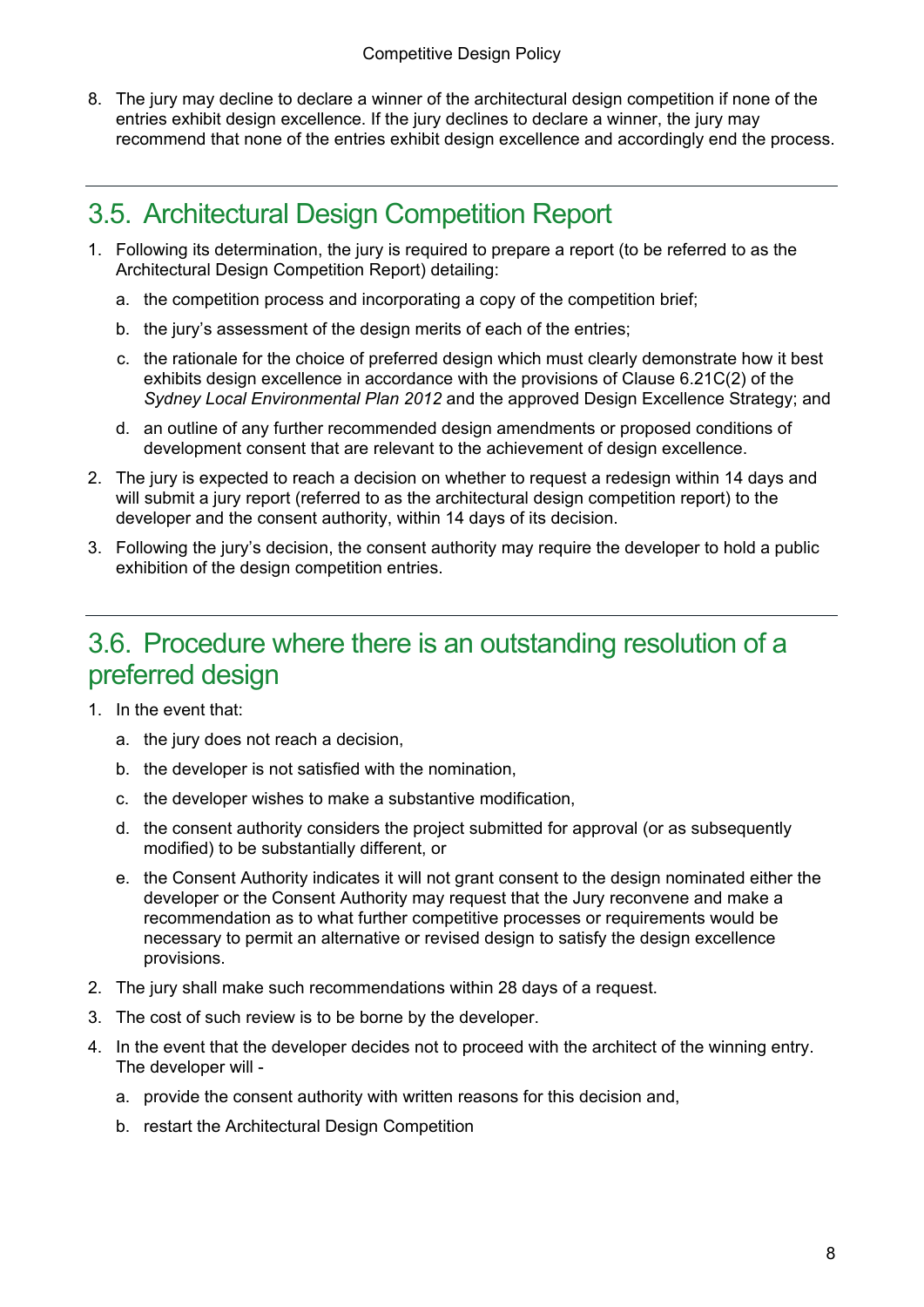#### 3.7. Completion of the architectural design competition process

- 1. The *Sydney Local Environmental Plan 2012* requirement that an architectural design competition be held in relation to a proposed development is deemed to be satisfied upon:
	- a. the issue of a report by the competition jury, or
	- b. the completion of any further competitive processes recommended by the Jury following a requested review, or
	- c. should the jury make no further recommendations, 28 days after such a request for review is made, in which case the competition requirement is considered discharged.

#### 4.1. Competitive Design Alternatives Process

- 1. The design alternatives are to be prepared in response to a Competitive Design Process Brief by a minimum of three (3) different architectural firms who can demonstrate experience in the design of high quality buildings. Each alternative should provide, at a minimum, an indicative design solution for the site, with sufficient detail to demonstrate that it is a feasible development option and achieves design excellence in accordance with the approved Design Excellence Strategy.
- 2. The consent authority will nominate at least one independent person as observer of the competitive design alternatives selection process. The observer must be provided with reasonable notice to attend all meetings involved with the competitive design alternatives selection process.
- 3. The role of the observer is to verify that the competitive process has been followed appropriately and fairly.
- 4. The developer determines the outcome of the selection process.

#### 4.2. Assessment and decision

- 1. A minimum of three (3) competitive submissions must be considered.
- 2. A presentation of the design alternatives is to be made to the developer's selection panel. A copy of the submissions will be provided to the consent authority a week prior to the convened presentation of alternatives.
- 3. The developer may rank the competition submissions (i.e. 1st, 2nd, 3rd, etc).
- 4. The decision of the developer will not fetter the discretion of the consent authority in its determination of any subsequent development application associated with the development site that is the subject of the competition.
- 5. In the event that a winner is not selected, the developer may recommend that further refinements be made to up to two (2) of the submissions. For these submissions they will list the design issues for the first and second ranked scheme and request they redesign their entry and represent the entry within 21 days of the initial presentation. Upon completion of the second presentation to the developer, the developer will rank the competition submissions (first and second).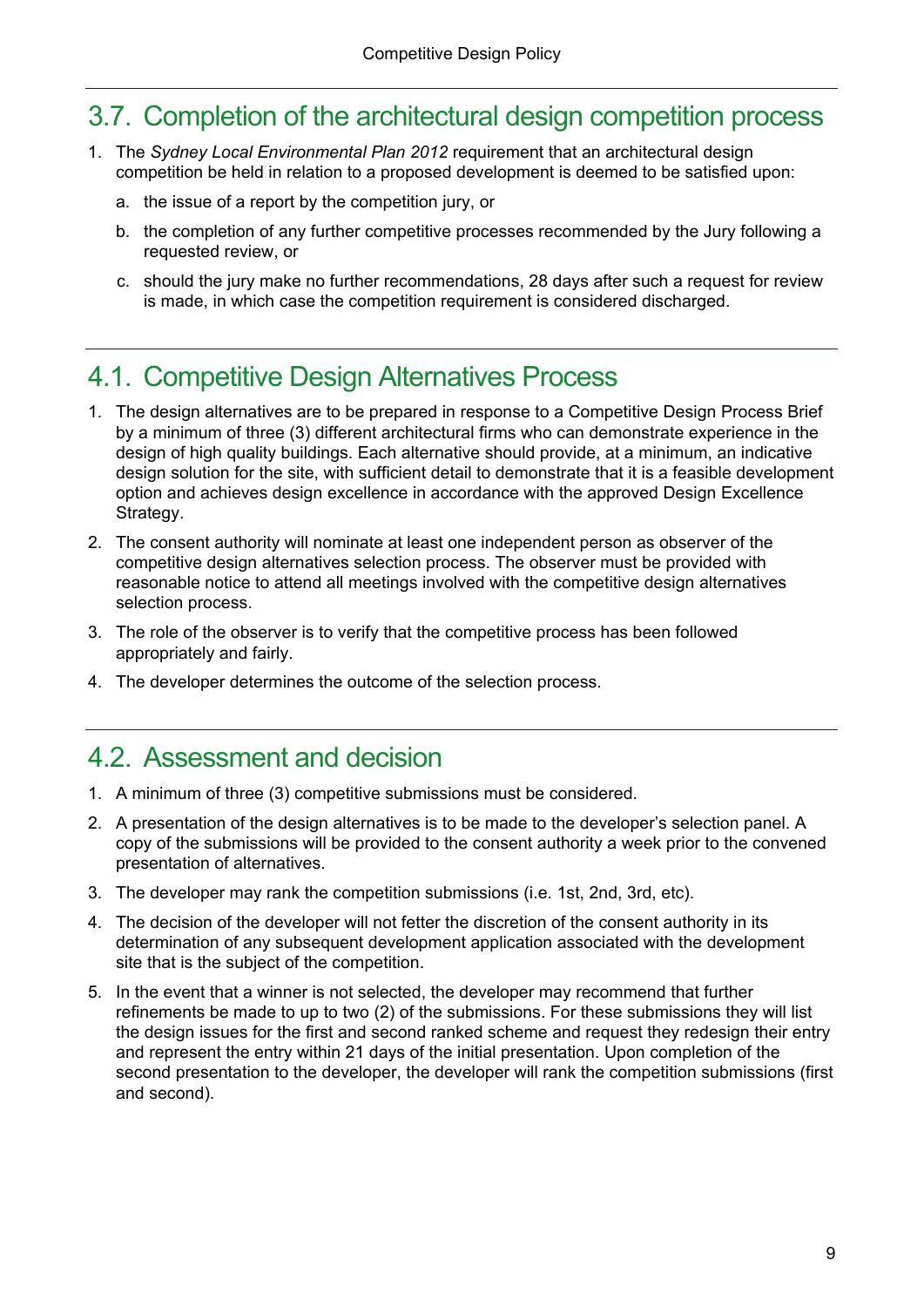### 4.3. Competitive Design Alternatives Report

- 1. When competitive design alternatives have been prepared and considered, the consent authority requires the applicant to submit a Competitive Design Alternatives Report prior to the submission of the relevant Stage 2 Development Application.
- 2. The Competitive Design Alternatives Report shall:
	- a. include each of the design alternatives considered;
	- b. include an assessment of the design merits of each alternative;
	- c. set out the rationale for the choice of preferred design and clearly demonstrate how this best exhibits design excellence in accordance with the provisions of Clause 6.21C(2) of the *Sydney Local Environmental Plan 2012* and the approved Design Excellence Strategy.
	- d. include a copy of the brief issued to the architectural firms.
- 3. The consent authority will advise the applicant whether it endorses the process and outcome and whether it fulfils the requirements of the competitive design alternatives process in the form of pre-development application advice.
- 4. The consent authority may need to determine whether the resulting development application or subsequent Section 96 modification is equivalent to, or through design development, an improvement upon the design qualities of the endorsed outcome. If necessary, further competitive processes may be required to satisfy the design excellence provisions.

#### 5.1. Design Integrity

- appointed as the Design Architect to: 1. The designer of the winning scheme (as chosen via the 'competitive design process') is to be
	- a. prepare a Development Application for the preferred design;
	- b. prepare the design drawings for a construction certificate for the preferred design;
	- c. prepare the design drawings for the contract documentation; and
	- d. maintain continuity during the construction phases to the completion of the project.
- 2. The winning architect may work in association with other architectural practices but is to retain a leadership role over design decisions.

#### 5.2. Design Integrity Assessment

- 1. Where a competitive design process winning scheme is subsequently developed or modified a Design Integrity Assessment (DIA) will be required to be submitted to the Consent Authority with the application.
- 2. The purpose of the Design Integrity Assessment (DIA) is to inform the consent authority on whether the proposal (development application or Section 96 modification) is equivalent to, or through design development, an improvement upon the design excellence qualities of the winning competition scheme.
- 3. The DIA will be prepared by the jurors or an independent panel appointed by the Consent Authority at the cost of the developer.
- 4. Where a continuation of design integrity has not occurred, the competition jurors appointed by the consent authority or an independent panel established by the consent authority will make a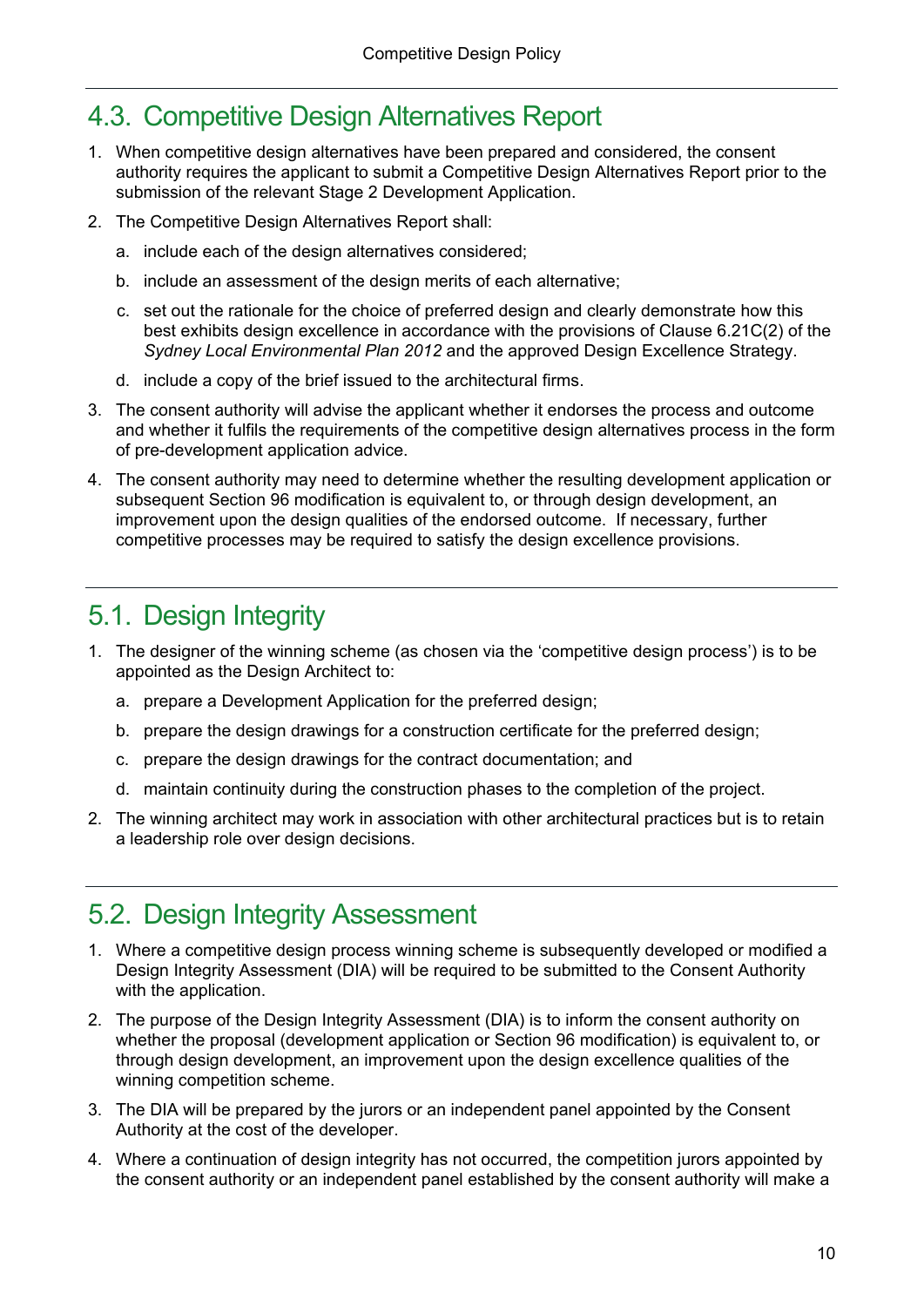recommendation as to what further competitive processes or requirements would be necessary to permit an alternative, or revised design to satisfy the design excellence provisions.

- 5. The jury shall make such recommendations within 28 days of a request.
- 6. The cost of such review is to be borne by the consent authority.

### 5.3. AMP Circular Quay Precinct

- 1. The objective of this section is to recognise the specific characteristics of the AMP Circular Quay Precinct and its intended redevelopment by setting out a site specific architectural design competition framework which will achieve:
	- a. an integrated design excellence outcome for the whole precinct,
	- b. competition winning design excellence for the Bridge and Alfred Block tower, and
	- c. fine grain design excellence and architectural diversity for the Young and Loftus Block.
- 2. For development subject to the provisions of clause 6.26 AMP Circular Quay Precinct of *Sydney Local Environmental Plan 2012* an architectural design competition, subject to an approved Design Excellence Strategy, may include two components as follows:
	- a. an initial phase where an international architectural design competition is undertaken for the whole of the site where:
- 3. i. each competitor must submit a detailed design for the Bridge and Alfred Street Tower and other related development within the Bridge and Alfred Street Block; and
	- i. each competitor must also submit preliminary design concepts and principles for building projects within the Young and Loftus Street Block;
	- ii. the designer of the winning scheme for the initial phase of the international architectural design competition is to be appointed as Design Architect in accordance with clause 5.1 of this Policy for the Bridge and Alfred Street Block.
- 4. a second phase where:
	- i. separate design architects are appointed for each building project within the Young and Loftus Street Block, and are to be selected by an Expressions of Interest Process, the terms of which are to be agreed to by the consent authority through an approved Design Excellence Strategy; and
	- ii. successful architects selected through the Expressions of Interest Process will be appointed as Design Architect for each building project within the Young and Loftus Street Block and are to carry out the tasks identified in section 5.1 of this Policy for their assigned building project(s).

#### 5.4. Central Sydney Tower Cluster Areas Competitive Design Process

- 1. The objective of this section is to recognise the specific characteristics of high density development in Tower Cluster Areas included on the Site Locality map in the Sydney LEP 2012. This Section applies to the areas identified on the Locality and Site Identification Map, Key Sites Map, Foreshore Building Line Map as 'Tower Cluster Areas' in the Sydney Local Environmental Plan 2012 and their intended redevelopment by setting out a specific design excellence framework which will:
	- a. drive innovation through world class sustainable design;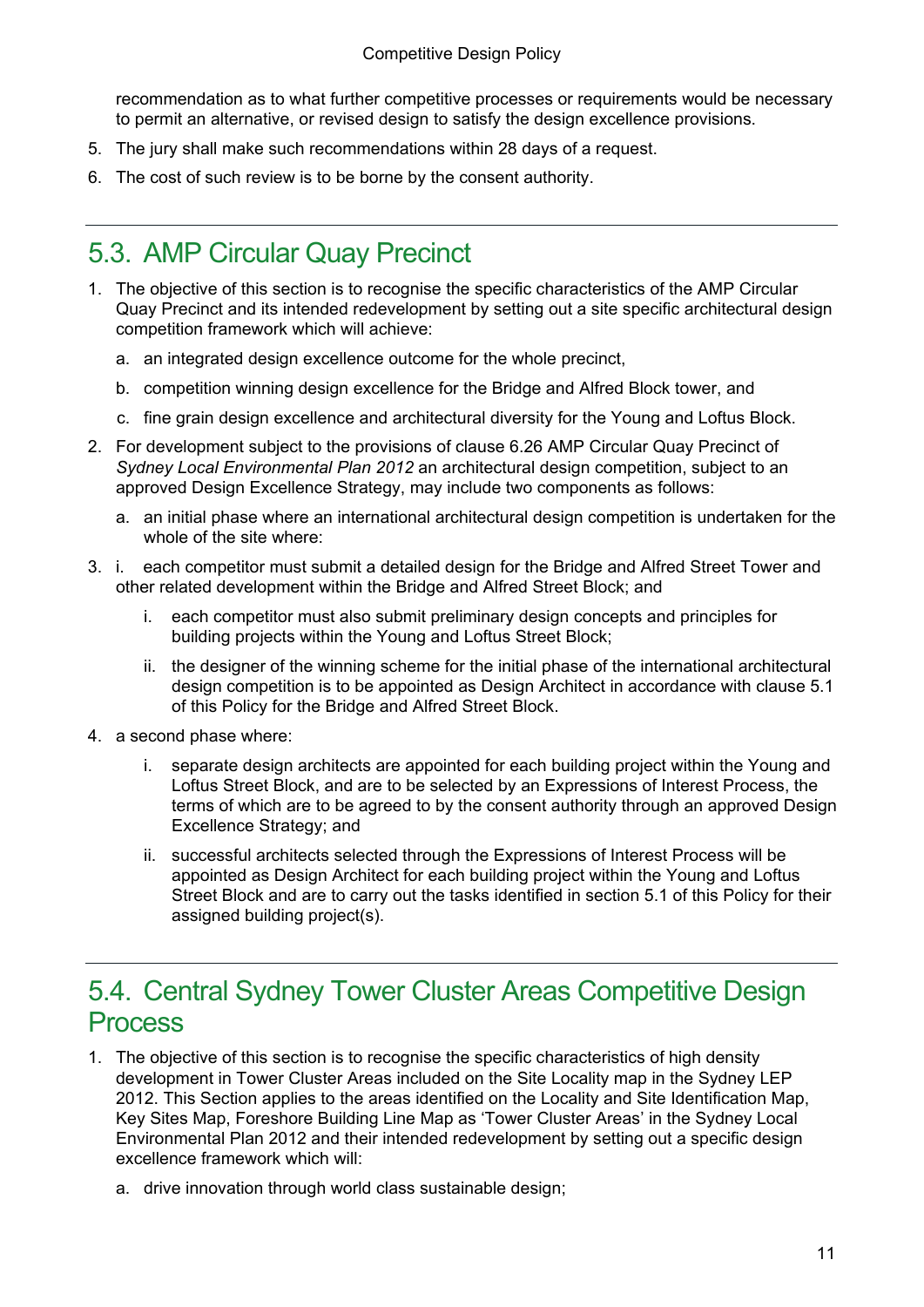- b. make an exceptional contribution to the Sydney skyline;
- c. increase the extent and quality of the public domain and make a high quality contribution above and beyond standard requirements; and
- d. promote adaptive renewal of existing structures.

Where there is an inconsistency between Section 5.4, and any other section of this Policy, Section 5.4 applies to the extent of the inconsistency.

- 2. For development subject to the provisions of clause 6.21E of Sydney Local Environmental Plan 2012 an architectural design competition, subject to an approved Design Excellence Strategy as part of an associated concept development application or site specific DCP must be conducted in accordance with in this Policy.
- 3. For any competition matters not addressed in this section, all other relevant City of Sydney Competitive Design Policy provisions apply.

#### **5.4.1. Jury Establishment**

- 1. The jury is to comprise six (6) members in the following composition:
	- a. Three (3) members nominated by the City of Sydney, who have no pecuniary interests in the development proposal or involvement in approval processes;
	- b. Three (3) members with architecture and urban design expertise nominated by the proponent including one (1) independent member\*; and
	- c. at least one (1) of the above members is to have sustainability expertise.

    \* an independent member means a person who is not a contracted employee or consultant to the proponent except for the purposes of being a juror for the subject design competition.

#### **5.4.2. Competitors**

- 1. The proponent invites a minimum of six (6) competitors to participate in the competition.
- 2. A competitor shall have demonstrated capabilities in design excellence by being the recipient of an Australian Institute of Architects (AIA) commendation or award in the past 5 years or in the case of overseas Competitors, the same with their equivalent professional association.
- 3. A minimum of 50% of competitors must be Australian based architects.
- 4. At least one (1) competitor is an emerging architect or all competitors must be in partnership with emerging architects.
- 5. Competitors must demonstrate:
	- a. their experience on projects that have either received an environmental sustainability award or achieved high Green Star Design & As Built or NABERS Energy/Water ratings ; and
	- b. they meet a gender representation ratio of 40% male:40 % female:20% any gender in their design team and leadership.
- 6. The competitive design process must allow the competitors at least 4 weeks to complete their designs.
- 7. The proponent is to pay each competitor at least \$AUD 150,000 (2020 adjusted by CPI).

#### **5.4.3. Design Excellence Tower Cluster Areas Strategy**

A concept (Stage 1) development application or a Central Sydney site-specific DCP prepared as part of a Planning Proposal, that seeks additional floor space under clause 6.21E of the Sydney LEP 2012 must demonstrate compliance with Division 4 Design Excellence LEP 2012 and the provisions under Section 3.3 of Sydney DCP 2012 and undertake an architectural design competition. The Design Excellence Strategy must be approved with the concept development application.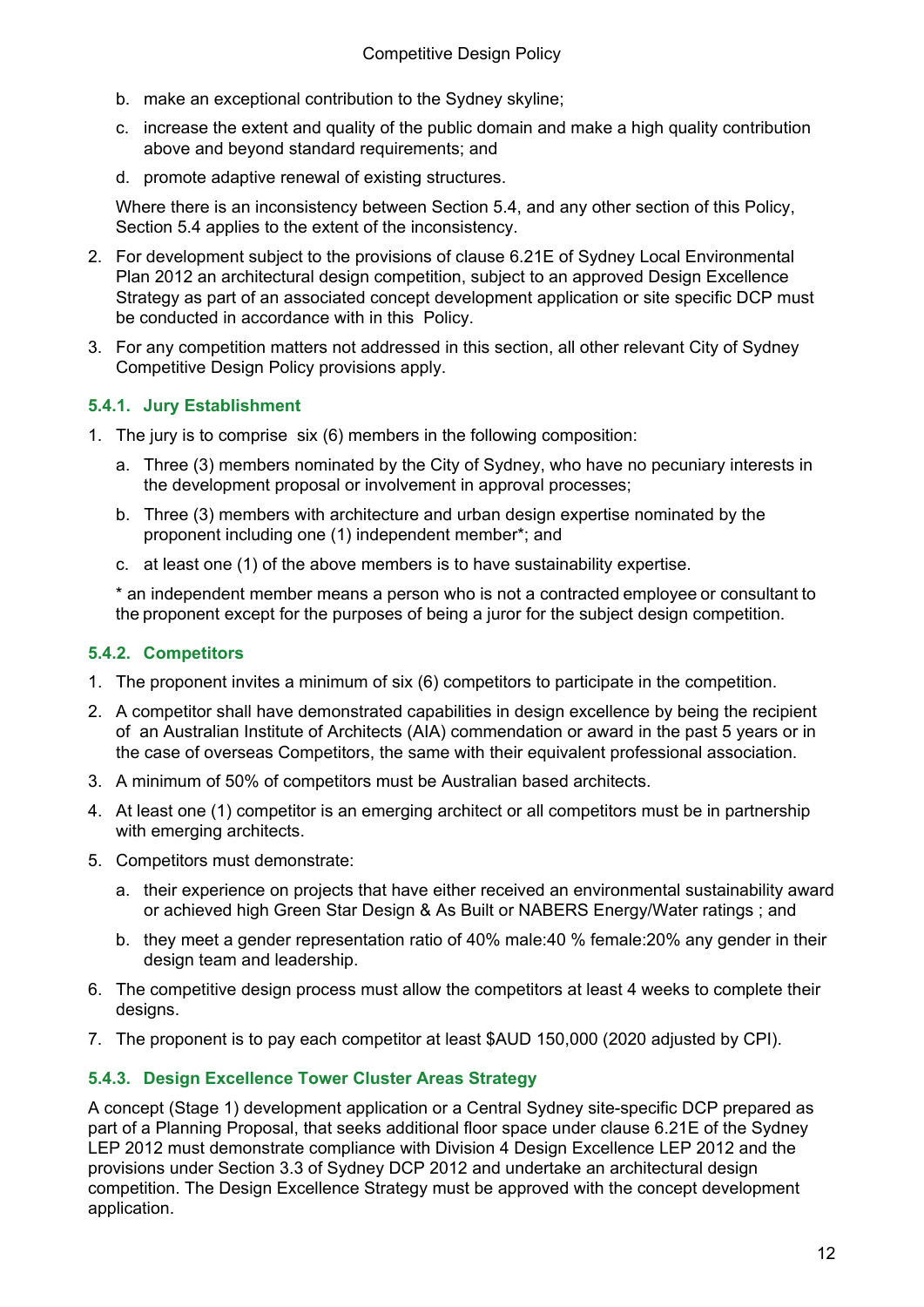In accordance with the requirements set out in Section 3.3.8 of the Sydney DCP 2012, the concept (Stage 1) development application must document:

- a. a complying base case massing envelope;
- b. at least 3 alternative massing envelopes;
- c. environmental testing of all massing envelopes including:
	- i. overshadowing of protected public spaces;
	- ii. public view protection planes;
	- iii. Sydney Airport Prescribed Airspace;
	- iv. Special Character Area street frontage heights, setbacks and tower heights;
	- v. compliance with tower massing and tapering requirements of any relevant development control plan or guide;
	- vi. wind tunnel testing;
	- vii. wind and daylight equivalence form testing; and
	- viii. underground infrastructure.
	- ix. indicative FSR for each massing envelope

design brief. The massing envelopes, environmental testing and indicative FSR will form part of the competitive

The consent authority will amend the indicative FSR based on the assessment of the Concept development application.